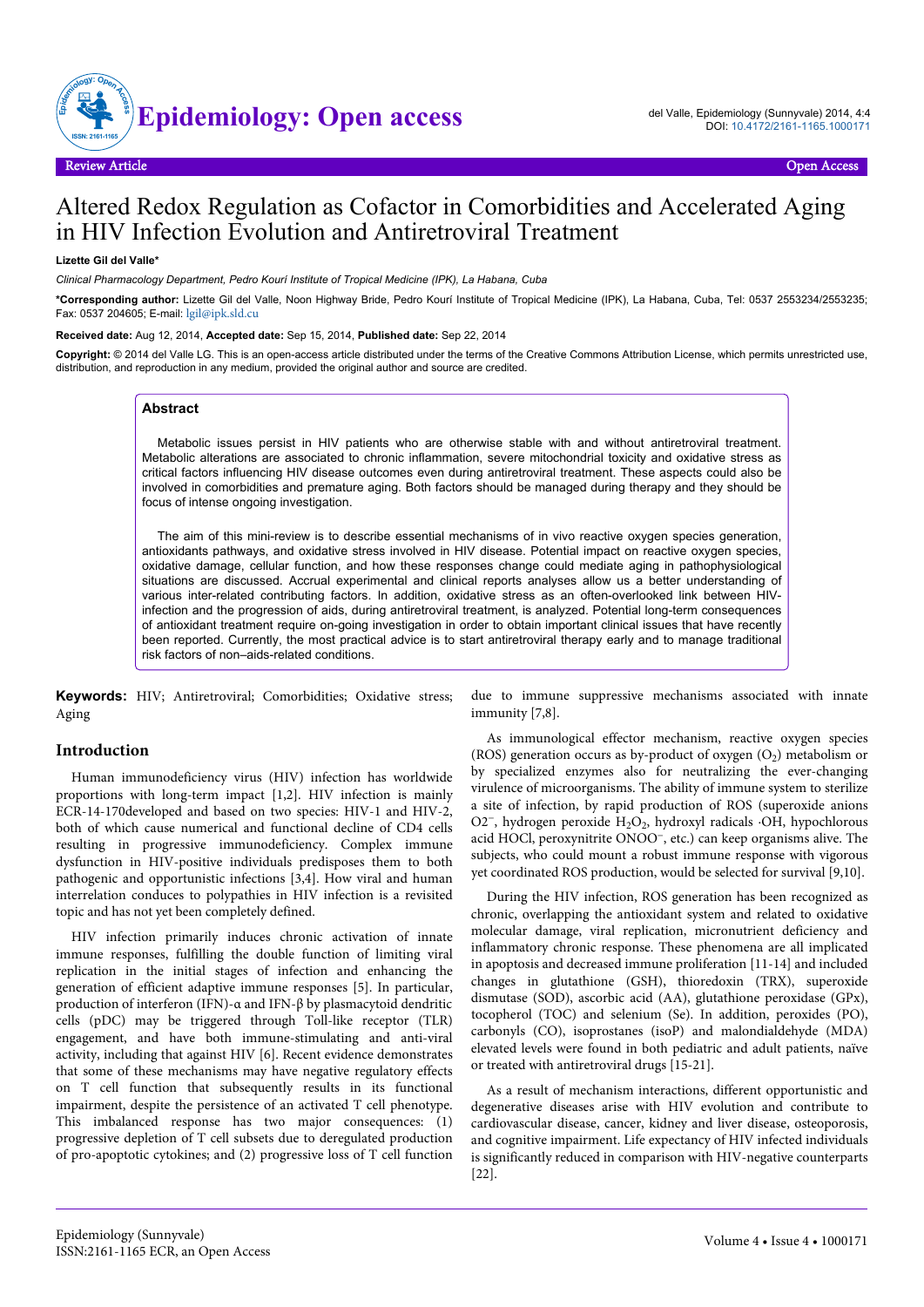Some anti-HIV drugs classes are associated with lactic acidosis, hyperlipidemia, glucose intolerance, diabetes mellitus, fat redistribution, wasting, and atherosclerosis. These features could be related with OS increased by antiretroviral (ART) toxicity which indicate out mitochondria as toxic target. It could be produced by a common mechanism through mitochondria dysfunction which contributes to cell senescence and accelerated aging during ART treatment [23].

This review is intended to analyze original investigations and reviews focused on the effect of oxidative metabolism involved in HIV infection and related to comorbidities and accelerated aging in naïve and treated subjects. Finally, potential use of antioxidant in HIV naïve and treated patients trying to counteract oxidative deregulation is discussed. This work presents data from around 70 reviews and original research about HIV and oxidative stress, in naïve and antiretroviral treated patients. In an attempt to identify the relevant literature, a comprehensive search was performed using PubMed and Google Scholar. The following search terms were included in multiple combinations: oxidative stress, HIV and aging, oxidative stress, HIV, and antiretroviral, oxidative stress, HIV and antioxidants.

Further PubMed search was performed by selecting the "See all related articles" function, thus providing an additional extensive list of publications.

Further search was performed by manual scanning of reference lists of several review articles, as well as original investigations. Search was conducted from February to June 2014.

Although we believe most significant researches within this field were identified, we may have overlooked some investigations that are not included.

# **ROS generation, biological functions and oxidative stress in physiological condition**

ROS are highly reactive molecules that originate mainly from the mitochondrial electron transport chain (ETC). Almost all cells and tissues continuously convert a small proportion of molecular oxygen into superoxide anion by the univalent reduction of molecular oxygen in the ETC. ROS are produced by other pathways as well, including the respiratory burst taking place in activated phagocytes, ionizing radiation's damage on cell membranes components, and as byproducts of several cellular enzymes including NADPH oxidases (Nox), xanthine oxidase (XO), and uncoupled endothelial nitric oxide synthase (eNOS). Furthermore, endoplasmic reticulum as essential organelle produces ROS [8,9].

ROS are linked to various physiological processes, in order to maintain a state of homeostasis; living organisms are striving to keep those highly reactive molecules under tight control with the help of an intricate system of antioxidants. Organisms continuously must confront and control the presence of both pro-oxidants and antioxidants. Balance of both is regulated and extremely important for maintaining vital cellular and biochemical functions [24]. This balance often referred to as the redox potential, is specific for each organelle and biological site, and any interference of the balance in any direction might be deleterious for cells and organisms. Changing the balance towards an increase in the pro-oxidant over the capacity of the antioxidant is defined as oxidative stress (OS). A variety of enzymatic and non-enzymatic antioxidants present in human cell become insufficient to avoid cellular ROS interaction and might lead to oxidative damage. Changing the balance towards an increase in the reducing power, or the antioxidant, might also cause damage and can be defined as reductive stress [24].

ROS are deeply involved in both arms of the immunological defense system, the innate and the acquired responses. ROS generation represents one of the first lines of defense mounted against invading pathogens and constitutes essential protective mechanisms that living organisms use for their survival. Some physiological roles in immune defense, antibacterial action, vascular tone, and signal transduction are argued. Transient over production of ROS in viral infections is generally related to pro-oxidant effect of inflammatory cytokines and/or polymorphonuclear leukocyte activation exerting also intracellular signal transduction cascades within cells and thereby upregulating the cellular response. In regulatory mode, it also contributes to decrease the cell activation threshold [25,26].

Every biological molecule which is present in our body is at risk of damage by free radicals. Such damaged cell molecules can impair cell functions or can lead to cell death ultimately resulting in disease. While ROS are known to function as harmful products of aerobic metabolism, especially when present at high concentrations, more recently low levels of these prooxidant molecules have been discovered to modulate transcription factor activation [27,28]. A growing number of molecules, such as many kinases, phosphatases, and transcription factors, in a wide range of signal transduction pathways, are thought to be modulated by intracellular redox status [27]. Moreover, a few transcription factors, such as the small GTP-binding protein Rac, are known to activate ROS-generating enzymes (e.g., NADPH oxidase) and produce ROS as a modulator of downstream molecules [29].

ROS regulation of transcription factors can occur by direct modification of critical amino acid residues, primarily through the formation of disulfide bonds, at DNA-binding domains or via indirect phosphorylation/dephosphorylation as a result of changes in redoxmodulated signaling pathways.

Activation of AP-1 by in vivo adenovirus administration is redoxmodulated and involves the participation of redox factor-1 (Ref-1). Ref-1 is a unique molecule that has two distinct enzymatic functions a DNA repair enzyme and a redox regulatory transcription factor [30].

Furthermore, it is believed that phosphorylation of IkB, inhibitory subunit of NF-kB, is a key step in NF-kB redox activation. ROSmediated phosphorylation of IkB, leading to its ubiquitination and degradation, allows the NF-kB complex to be translocated to the nucleus and acts as a transcriptional activator [30].

At the cellular level, OS generated by ROS and ROS-modified molecules can influence a wide range of cellular functions. Direct consequence of OS is the damage to various intracellular constituents. For example, when lipid peroxidation occurs, changes in cellular membrane permeability and even membrane leakage can be manifested [28]. Oxidative damage to both nuclear and mitochondrial DNA has detrimental effects, leading to uncontrolled cell proliferation or accelerated cell death [31].

Apoptosis, also known as programmed cell death, plays an important role in all stages of an organism development. While there are controversies in the literature regarding the role of apoptosis in aging, age associated increase in apoptosis have been observed in several physiological systems, including the human immune system, human hair follicle, and rat skeletal muscle.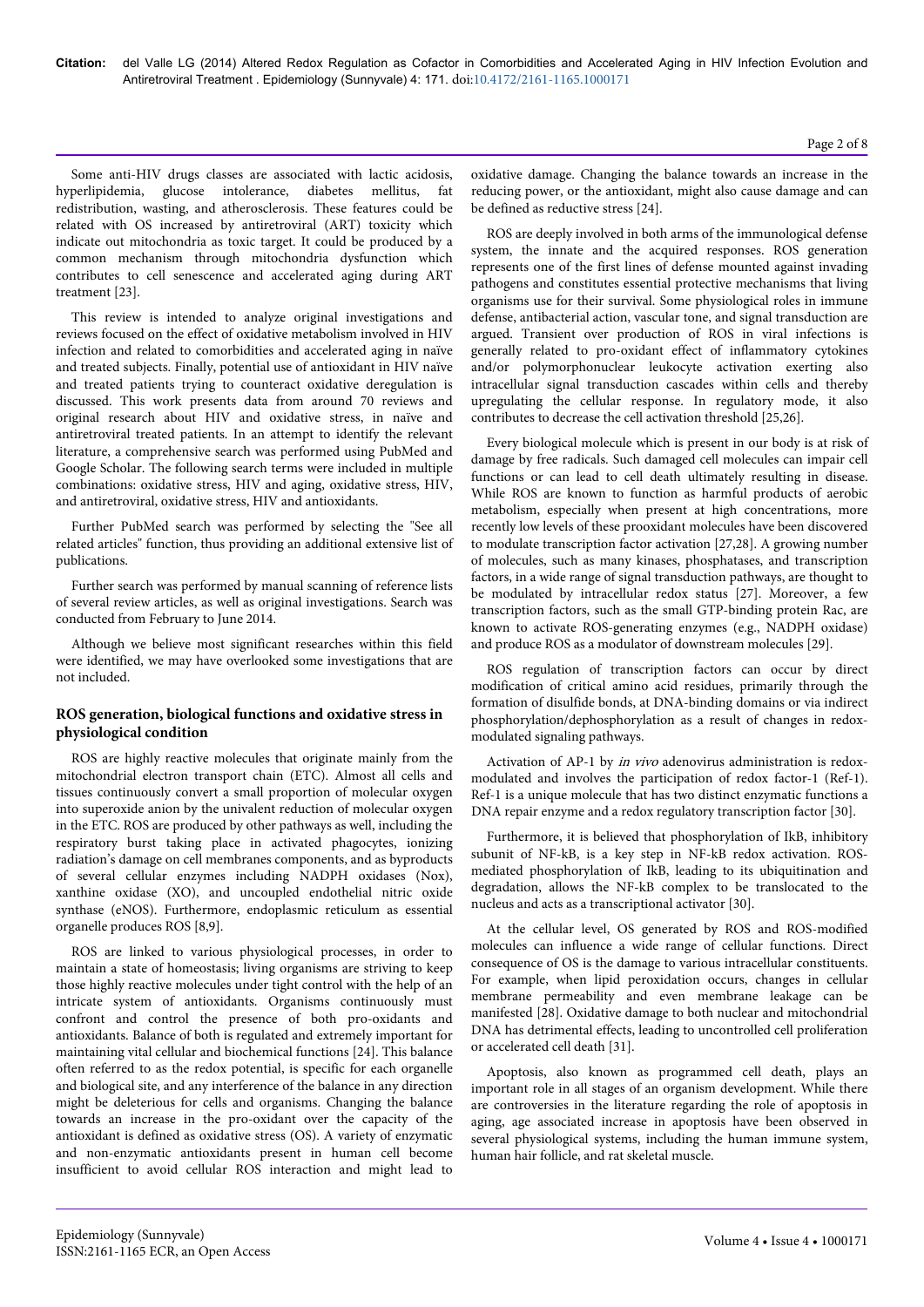In the intrinsic apoptotic pathway, it has been shown that proteins of the mitochondrial permeability transition pore complex, which controls mitochondrial membrane potential, are the direct targets of ROS [31]. These proteins include the adenine nucleotide translocator in the inner membrane, the voltage-dependent anion channel in the outer membrane, and cyclophilin D at the matrix [32]. Prooxidants capable of induction of mitochondrial permeability potential include not only chemicals, such as t-butyl hydroperoxide and diamide but also lipid peroxidation products such as 4-hydroxynonenal [31]. Moreover, it has been increasingly recognized that oxidative damage to organelles, such as lysosomes and endoplasmic reticulum, stimulates crosstalk between these organelles and mitochondria and induction of apoptosis via intrinsic signaling pathway.

As molecular and cellular defects accumulate during life span of organisms, resulting in redox balance perturbation and ROS endogenous generation, it will influence further the regulation of a number of physiological functions (e.g., metabolism and stress tolerance) and, ultimately, accelerate aging process [33].

ROS can induce expression of several genes involved in signal transduction. A high ratio for GSH/GSSG is important for the protection of the cell from oxidative damage [34].

Disruption of this ratio causes activation of redox sensitive transcription factors, such as NF-kB, AP-1, nuclear factor of activated T cells and hypoxia-inducible factor 1, which are involved in the inflammatory response. Activation of transcription factors via ROS is achieved by signal transduction cascades that transmit the information from outside to the inside of cell. Tyrosine kinase receptors, most of the growth factor receptors, such as epidermal growth factor receptor, vascular endothelial growth factor receptor, and receptor for plateletderived growth factor, protein tyrosine phosphatases, and serine/ threonine kinases are targets of ROS. Extracellular signal-regulated kinases, JNK, and p38, which are the members of mitogen-activated protein kinase family and are involved in several cellular processes including proliferation, differentiation, and apoptosis, also can be regulated by oxidants [35].

Cellular defense system includes redox buffers such as the thioredoxin, NAD(P)H, ascorbic acid, and thiol-containing molecules including GSH, cysteine and protein thiols. Reductive cellular environment creates the electrochemical gradient necessary for electron transfer in oxidation-reduction reactions occurring in biological systems [32].

Elucidation of free radicals role in pathogenesis of different diseases has led to a medical revolution that is reassuring a new paradigm of healthcare.

## **Oxidative stress and its pathophysiological implication in aging and diseases condition**

ROS association to aging has been well documented. Modern science and research have begun to unravel the molecular components of free-radical biology and biological inter-relationships of these components in mediating various disease processes for a better understanding and exploitation in biomedical/clinical sciences [32,35].

Redox-sensitive transcription factors and OS are often associated with origin and progression of many human disease states via four critical steps; membrane lipid peroxidation, protein oxidation, DNA damage and disturbance in reductive equivalents of the cell; which leads to cell destruction, and altered signaling pathways [8,9,31].

The unregulated condition has been implicated in various diseases like cancer, cardiovascular diseases, neurological disorders, diabetes, and aging. Different mechanisms are involved such as "mitochondrial oxidative stress" which can be exemplify by pro-oxidants shifting of the thiol/disulphide redox state and damage on glucose tolerance; "inflammatory oxidative conditions" and increased activity of either NADPH oxidase or xanthine oxidase-induced formation of ROS; or by both [32,33].

In physiological aging, mitochondrial dysfunction and low-grade inflammation occur. Loss of subcutaneous fat is common and may be due to various factors.

ROS are also tumorigenic by virtue of their ability to increase cell proliferation, migration, and survival, and by inducing DNA damage, all contributing elements to tumor initiation, promotion, and metastasis [36-38].

Immunosenescence generally refers to the well-known effects of aging on adaptive immune system function. The immune system of very old individual (>70 years of age) is characterized by increased population of terminally differentiated CD8+ cells effector (which appear to be resistant to apoptosis), reduced levels of naive CD8+ cells, a reversed ratio of CD4+ to CD8+ cells, increased T-cell activation, increased levels of many inflammatory markers, and reduced T-cell proliferation. Most of those outcomes are accelerated by the presence of chronic persistent infections [8,25,36,37].

It is suggested that a reduction in elevated oxidant levels found in cytoplasm upon any infection may be attained through antioxidant treatment. Subsequently, NF-κB would remain bound to IκB and wasn't unable to pass through the nuclear membrane to transcribe genes. Glutathione, a major intracellular thiol, has been associated with inhibition of NF-κB by free radicals scavenging in cytosol [10].

Aging is an inherently complex process that is manifested in organisms at genetic, molecular, cellular, organ, and system levels. Although the fundamental mechanisms are still poorly understood, a growing body of evidence points toward ROS as one of the primary determinants of aging.

"Oxidative stress theory" holds that a progressive and irreversible accumulation of oxidative damage caused by ROS impact on critical aspects of aging process and contribute to impaired physiological function, increased incidence of disease, and a reduction in life span [30,31,33,34].

Even with a well-described definition and a familiar set of characteristics, aging remains one of the most poorly understood of all biological phenomena, due in great part to its inherently complex and integrative nature, as well as the difficulty in dissociate the effects of normal aging from those manifested as a consequence of ageassociated disease conditions [33].

As a result, while disciplines ranging from physiology and genetics to epidemiology and demography have developed a large number of theories that attempt to explain why we age [24,39], definitive mechanisms to explain the process across species and systems remain equivocal.

OS in a physiological setting can be defined as an excessive bioavailability of ROS, which is the net result of an imbalance between production and destruction of ROS (with the latter being influenced by antioxidant defenses) [38]. However, despite a large body of evidence supporting notion that ROS are produced in cells and can

## Page 3 of 8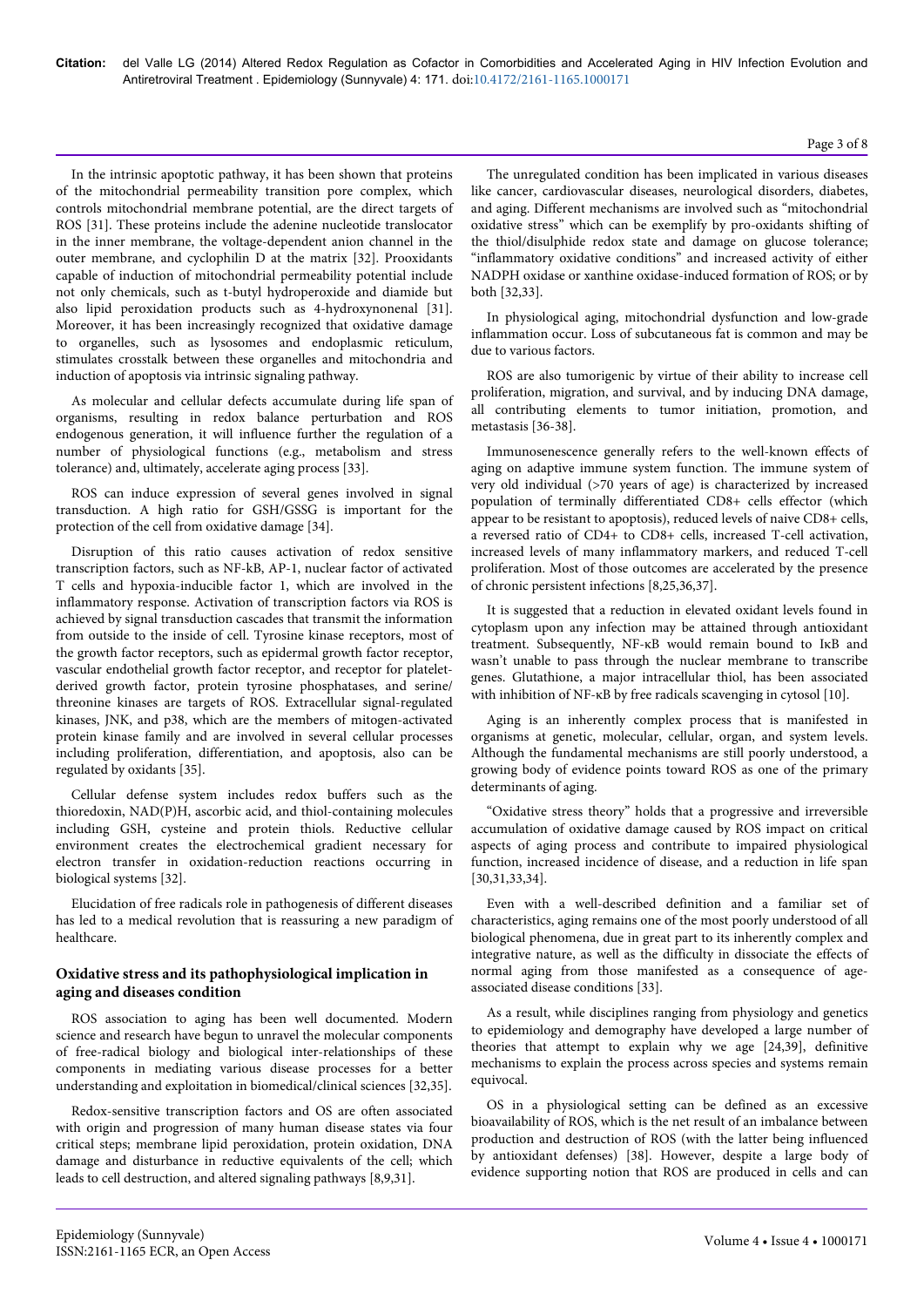inflict damage, a causal link between ROS increase and aging has still not been clearly established [7,8,10,33,36-41].

In recent years, several related theories containing ROS approximation have also been proposed.

Evidences suggesting that mitochondrial DNA damage is increased with aging support mitochondrial theory of aging in recent reports [39,40]. Another consideration is cellular senescence theory of aging emphasizes the importance of cellular signal responses to stress and damage. Those signaling responses subsequently stimulate pathways related to cell senescence and death [42,43]. At the cellular level, ROS have been found to modulate various signals leading to accelerated mitogenesis and premature cellular senescence [25,28]. An additional theory that has gained more attention in recent years is molecular inflammatory theory of aging, whereby activation of redox-sensitive transcriptional factors by age-related OS causes the upregulation of proinflammatory genes expression. As a result, various proinflammatory molecules are generated, leading to inflammation processes in various tissues and organs [37,43].

## **Oxidative stress in HIV natural infection**

Several researchers have demonstrated that humans infected with HIV are under chronic OS characterized by perturbations of the antioxidant system [15-21].

Immune activation is increased in HIV-infected patients because of residual HIV infection; and other viruses, such as cytomegalovirus reactivation; increased bacterial translocation; and altered gut permeability. Markers of bacterial translocation, such as lipopolysaccharide, and of innate immunity activation, such as sCD14, together with indications of elevated immune activation, have been linked to neurocognitive and cardiovascular comorbidities and to mortality [14,25,35,44].

HIV itself may also cause mitochondrial toxicity and OS contributing to lipoatrophy also during natural infection [45-48].

Initial HIV infection, evaluated by the nadir CD4 cell count, has also been related to the occurrence of different comorbidities. This could be explained, at least in part, by persistent low-grade viral replication in reservoirs. Macrophages participate in HIV reservoir and are resident in a number of affected tissues, such as adipose tissue, liver, bone, vascular wall, and brain. If infected macrophages are activated and release both, ROS and proinflammatory cytokines inside these tissues they could participate on local inflammation and related redox-mediated signals of transcription factor activation. That activation in turn could mediate other virus replication and infection instauration [11,14].

"Chronic T cell activation" hypothesis is supported by observations series of which collectively suggest that increased T cell activation expression markers, such as CD38 and HLA-DR. Those also correlate with disease progression and CD4 T cell depletion better than plasma virus levels which may ultimately lead to their malfunction, exhaustion, and death.

Persistence of HIV particles provide a chronic stimulus for mechanisms normally associated with innate immune responses. That chronic innate immune activation suppresses functional T cellmediated adaptive immune responses while sustaining the activated phenotype of T cells with disruption of lymphoid architecture and multifactorial immune suppression, including decreased CD4 and

CD8 T cells [14,25,26], which resembles many of the alterations observed during HIV infection.

Cells of myeloid lineage including monocytes, macrophages and dendritic cells play an important role in the initial infection and therefore contribute to its pathogenesis. This is mainly because these cells are critical immune cells responsible for a wide range of both innate and adaptive immune functions [37].

In previous work, it has been demonstrated also that viral Tat protein liberated by HIV-1-infected cells interferes with calcium homeostasis, activates caspases and induces mitochondrial generation and accumulation of ROS, important events in the apoptotic cascade of several cell types [11,14]. Those aspects contribute to the spectrum of malignancies associated to HIV infection.

Also mitochondrial dysfunction and its impact on chronic inflammation during HIV natural evolution have been suggested [45-47].

Once HIV has established as chronic infection, newly produced virions interact preferentially with cells expressing CD4. CD4+ T cell subset depletion in HIV/aids patients is the most dramatic effect of apoptosis mediated by redox abnormalities and induction of Fas/ APO-1/CD95 receptor expression. High proportion of lymphocytes expressing Fas was shown to be elevated in HIV –infected individuals. Generally these studies demonstrated that the proportion of Fasexpressing cells increases with disease progression. Increased Fas expression in CD4+ lymphocytes was found by some investigators and others were found in both CD4+ and CD8+ T cells [50,51].

Therefore, if we consider that increased immune activation and long-term chronic inflammation are major players in the aging process in the general population, it is obvious that these processes are more prevalent in HIV-infected patients than in the general population, even when the infection is well controlled. HIV-infected patients will be more prone to develop, in advance, age-related diseases [22,35,52].

## **Oxidative stress during antiretroviral treatment**

Most significant advance in medical management of HIV infection has been the treatment of patients with antiretroviral (ART) drugs. In latest years, a relevant decline of morbidity and mortality of HIV infection has been observed due to the use of combined therapy named High Active Antiretroviral Therapy (HAART) [53,54]. This treatment can suppress HIV replication to plasma HIV RNA undetectable levels (<50 copies/mL) and improves the immune function in patients, especially CD4 T lymphocytes subsets. Also HAART can successfully prevent aids-related morbidity and mortality, resulting in increased lifespan of HIV-infected patients. In turn, the course of HIV disease has evolved from a universally fatal infection to a manageable chronic illness [55,56].

However, it has become evident that patients taking otherwise effective antiretroviral drugs remain at increased risk of non–aidsrelated morbidity and mortality. Many of these conditions are classically associated with normal aging process but appear to be occurring at an earlier age in HIV-infected persons. These conditions include premature onset of cardiovascular disease, neurocognitive disease, bone disease, and cancer [57-60].

Thus, the emerging picture of HIV-infected patients' health that are being successfully treated with antiretroviral therapy in terms of viral suppression is as follows: lifespan is not normalized by antiretroviral treatment; the risk of age-associated diseases is higher than expected;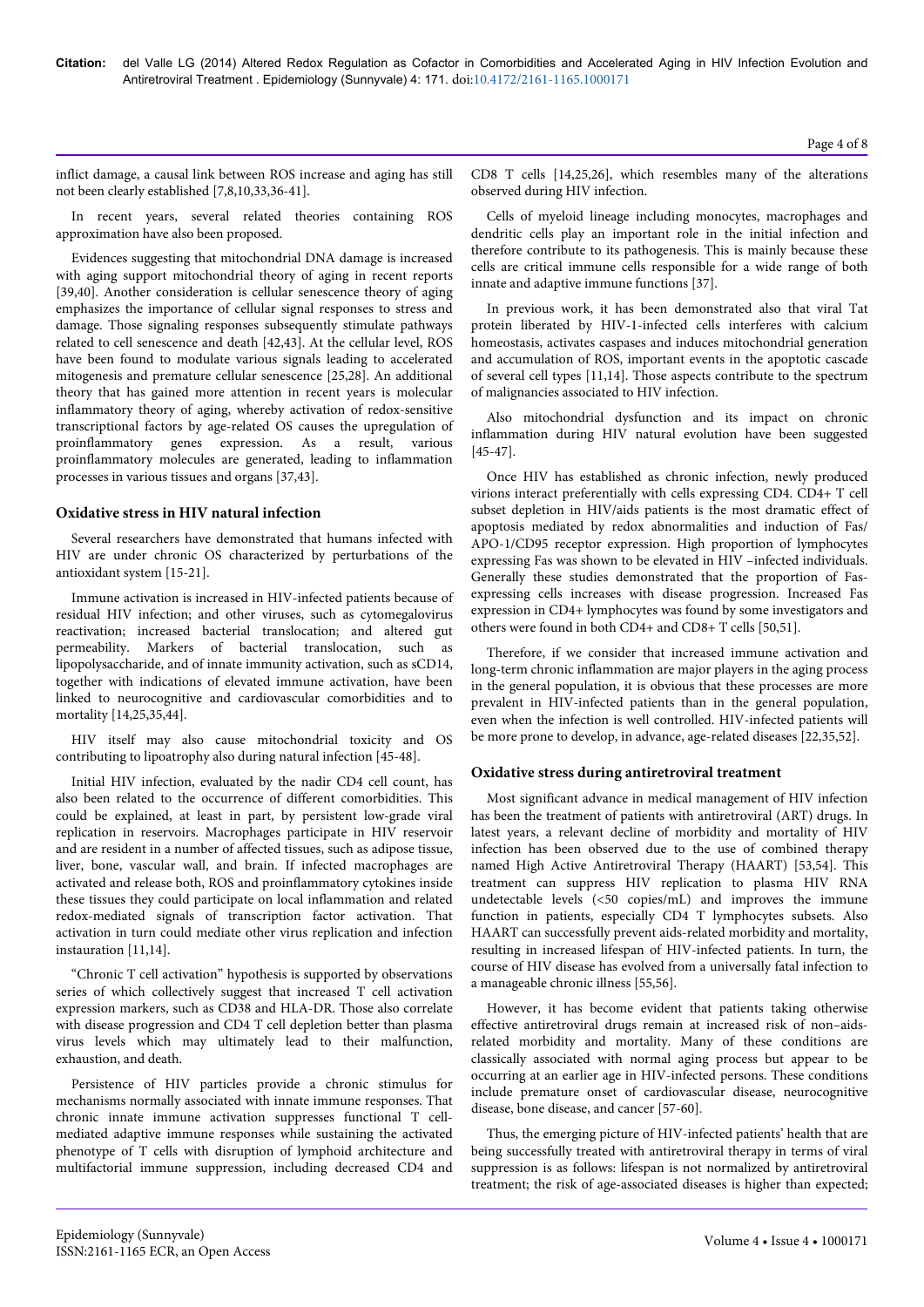## Page 5 of 8

inflammation remains elevated and predicts age-associated events; and CD4+ count often remains low and predicts also age-associated events [60].

Hepatic toxicity from ART was reported early in epidemic, and recent reports continue to point out the mitochondria as toxic target and OS as a consequence of therapy [61-66]. Since HAART does not completely eliminate HIV, it is likely that the final outcome of treatment will depend not only on the effective reduction of viral load (VL), but also on recover ability of immune system and residual virus control [60]. Previous studies have suggested a role of OS in HIV replication stimulation, immunodeficiency development and also in treatment consequences, this last contributing to an organism damage vicious cycle [65].

The prevalence of insulin resistance and type II diabetes are increased in treated patients.

OS interaction events in disease progression have become intricate in HIV-infected patients with HAART. Virus control with HAART may not, as one might expect, reduce OS levels, on the contrary [61-63].

Combinations of anti-HIV drugs containing Nucleoside Reverse Transcriptase Inhibitors (NRTI) are generally used during HIV infection as clinical guidelines recommended. Additional adverse effects and/or regimen adherence difficulties have serious consequences such as loss of serum HIV suppression, development of drug-resistant HIV strains, and increased probability of opportunistic illness develop [60]. NRTI are associated with lactic acidosis, hyperlipidemia, glucose intolerance, diabetes mellitus, atherosclerosis, fat redistribution and wasting syndrome; all of these could be related to increased OS and its toxicity [31,55,64]. Phophorylated-NRTI mitochondrial toxicity may amplify some of the pathophysiologic and phenotypical events in infection.

Picture of immunosenescence closely resembles observations in patients receiving long-term antiretroviral therapy, suggesting that ongoing HIV-related immune dysfunction and inflammation during antiretroviral treatment underlies premature aging in HIV-infected persons [52,59].

Collectively, these observations support an emerging relation that posits residual inflammation and suboptimal CD4+ count gains with a hypercoagulable state resulting from several ongoing factors. These include residual viral replication, persistent viral expression, the loss of immunoregulatory cells that should dampen immune activation, increased lymphoid fibrosis, and microbial translocation. Other contributed factors to ongoing inflammation include chronic infection with CMV, hepatitis C virus (HCV), or hepatitis B virus (HBV), and thymic dysfunction. How these factors combine to affect CD4+ cell gains, immune function, and early morbidity and mortality is not known [59,60]. The phenomenon of ongoing viral production under suppressive antiretroviral therapy is also being investigated. Use of a super-sensitive assay in a University of California San Francisco cohort of patients achieving undetectable viral load on a standard assay during antiretroviral treatment showed that over years of followup, virus was detectable at approximately 80% of the measurement time points [67]. This evidence of ongoing viral production, and perhaps replication, suggests that adding another drug to current regimens may be a rational strategy for further reducing viral expression and potentially reducing inflammation.

The study and enhancement of surrogate markers of HIV disease progression, including OS indexes, continues to be an important area of research particularly with the advent of therapies that claim to halt or slow the process of immunological decline [68-72]. Additional markers and combinatorial analysis that add value to T-CD4+ lymphocyte subset would therefore be useful i.e. in the decision of when to start/ stop or change therapy.

Considering factors related to the virus and the treatment, others environmental factors could also prematurely induce aging, such as smoking, sedentary lifestyle, low-nutrition diet and resulting fat gain, or drug use. Even if difficult to do, these factors need to be aggressively taken in count.

However, recent studies have indicated a rise in prevalence of HIV-1-associated neurocognitive disorders and related side effects following the era of HAART [57].

Previous studies found ART side effects with simultaneous lowered cellular proliferation and directly affected mitochondrial function in a reversible fashion by decreasing mitochondrial membrane potential and increasing superoxide production. Those events could impact on different biological manner to organisms [60,73].

ROS elevated levels in HAART previous studies are suggested thereby provoking OS scale, which has already been well established to occur since HIV infection. Hence, while the oxygen faces a paradox, so does HAART: although viral loads may be suppressed, it is at the expense of elevated ROS levels that are known to also activate HIV transcription pathways and promote cell death.

Some studies and clinical research found that some ART toxic effect could partially be reversed by previous and concomitant antioxidant treatment [74,75].

Since antioxidant treatment has contributed to suppress some of pro-oxidant effects of antiretroviral treatment, antioxidants in combination with HAART may impact on others like neurocognitive disorders, additional opportunistic infections associated with HIV-1 infection, and reducing viral load [76,77].

# **Integrative analysis**

Researchers at the Modena University metabolic clinic recently reported a higher prevalence of age-related morbidities (cardiovascular disease, hypertension, renal failure, bone fracture, and diabetes mellitus) in HIV-positive individuals. These morbidities occurred at an earlier age, and that polypathology was more frequent than in HIV-negative controls [35].

Substantial evidence from various researches provides a strong link between aging and OS, also related to antiretroviral effect and OS in HIV infection. It is important to note that data from diverse experiments suggest alternatives to the OS theory of aging and have produced results implicating other causal factors for changes in aging processes, such as a lowering of body temperature and associated hypometabolic state, telomerase shortening and alterations in gene expression [78,79]. These factors have been associated with an increased production of prooxidants and induction of OS. Despite some contradictory results, evidences produced during the past decade have provided valuable information on biological systems that impact on aging.

Recently, several studies have demonstrated that young organisms are capable of initiating an array of regulatory processes in response to OS, including the activation of stress-gene expression and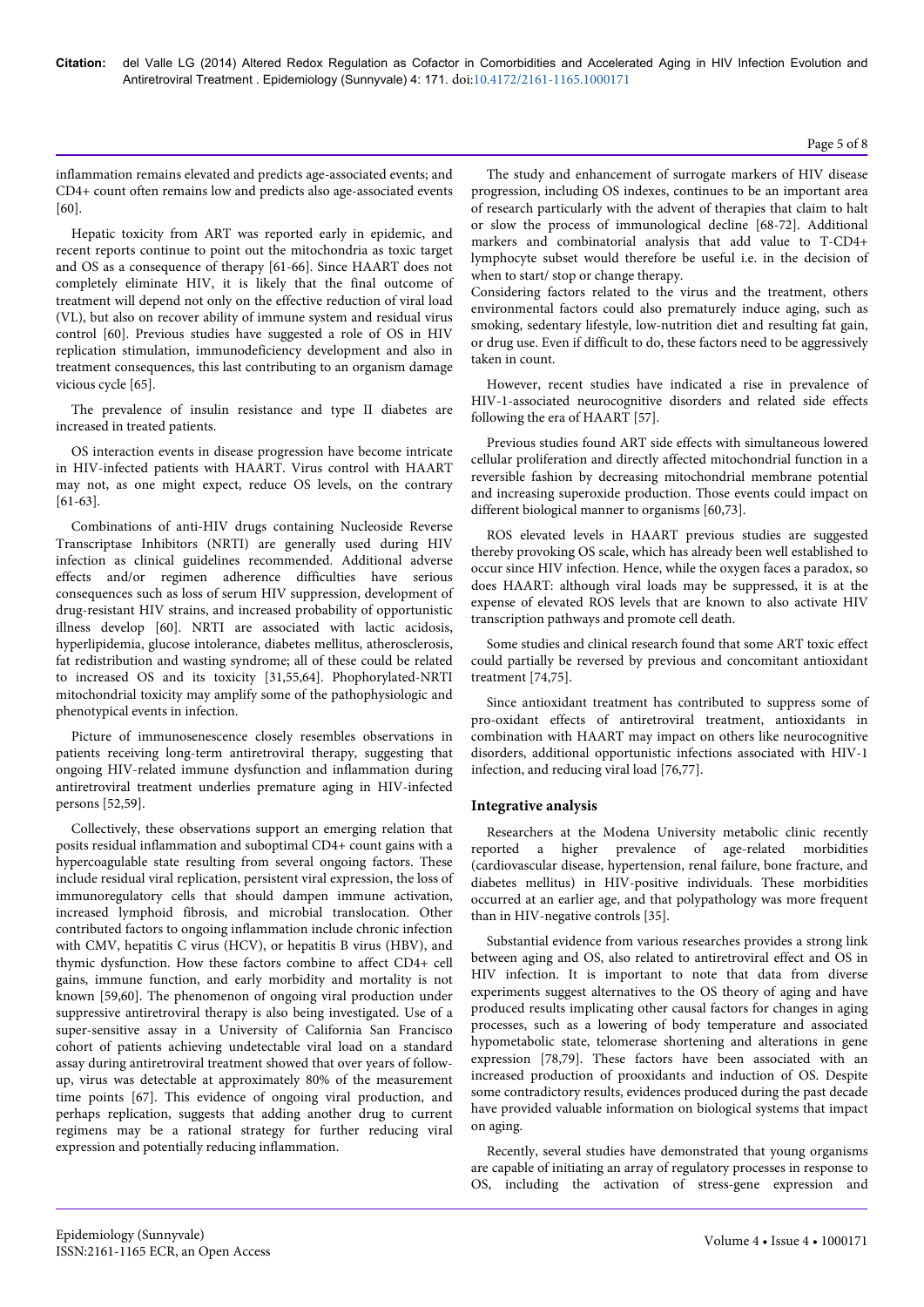#### Page 6 of 8

modification of stress-responsive signal transcription pathways. In contrast, there is compelling evidence that these regulatory processes are altered in old organisms [80,82,83].

Therefore, stress-induced cellular injury appears to be exaggerated with advancing age [33,34].This failure to effectively respond to cellular challenge has been postulated to contribute to a reduction in stress tolerance and the development of various pathologies and diseases. Factors such as these are likely to contribute to the cellular dysfunction and reductions in stress tolerances that are hallmarks of aging [10,39].

Telomeres cap the ends of chromosomes and consist of hexameric TTAGGG repeats and the protective 'shelterin' protein complex [79].Telomerase is a ribonucleoprotein consisting of a reverse transcriptase (TERT) and its RNA moiety (TERC). An 'end replication problem' causes telomeres to shorten during each replication cycle to yield persistent DNA damage and growth arrest (senescence) and limited regenerative capacity of tissues [80,81]. Its expression causes cellular immortality. Although shortening and/or damage to telomeres is associated with proliferative arrest of cells in vitro, it remains unclear how accurately these diseases recapitulate the processes of tissue aging in humans. All of these enzymes exhibit some evidence of reverse transcription [81].

More recently, an inhibitory effect of NRTI phosphates on human peripheral blood mononuclear cell TERT indicated that different phosphorylated NRTI (including lamivudine, abacavir, zidovudine, emitricitabine and particularly the nucleotide analog tenofovir) were inhibitors of TERT. TERT activity is vital to telomerase functions and because of the key role of telomerase in aging theories, it was hypothesized that this inhibition could contribute to the premature aging in HIV/AIDS, and help promote the looming epidemic of premature aging in that population [59,78].

Whether HIV itself or the comorbidities associated are most responsible for frailty and other geriatric symptoms is unclear, but it is widely agreed that inflammation related to HIV, other infections such as CMV, and chronic conditions or lifestyle factors plays a major role in driving more rapid aging and increased morbidity and mortality [52,82].

## **Future perspective**

HIV infection results in prolonged continuous stimulation of pDC, which is maintained beyond the acute-early phase and throughout the infection evolution. This uncontrolled chronic innate immune activation may lead to a deregulated adaptive immune response, characterized by functionally impaired T cells and increased levels of phenotypic markers of activation [52].

In this context, antioxidants may produce immune modulation and can be used for prophylaxis or therapy of certain diseases along with the mainstream therapy.

Supplements of exogenous antioxidants can act directly to quench the free radical or free radical reactions, prevent lipid peroxidation and also boost the endogenous antioxidant system and hence deliver the prophylactic or therapeutic activity. Many novel approaches and significant findings have come to light in the last few years [74].

Several clinical studies and basic research have shown that depletion of endogenous enzymes in certain pathological condition may be mitigated by the use of exogenous antioxidants. Sustained interest in the antioxidants use for human disease prevention and management

offers opportunities for newer and better therapeutic entities development with antioxidant activity [72]. Parallel identification, development of natural or synthetic antioxidants and their suitable formulation can provide enormous scope for better treatment of several diseases. On-going studies continue to produce epidemiological evidence suggesting that antioxidant rich foods or antioxidant supplements reduce the risk of chronic disease and promote wellness. Several factors like poor solubility, inefficient permeability, and instability due to storage of food, first pass effect, and gastrointestinal degradation need to be improved. Antioxidants are to be developed as drug targets. Therefore modification in dosage form, physicochemical characteristics, biopharmaceutical properties and pharmacokinetic parameters are important to consider in drug development process. Therapeutic and nutritional fields progression related antioxidants has not only been punctuated by some successes, but by various spectacular failures as well [74]. Today, varied diet (natural and healthy food with antioxidant activity) remains the best advice in garnering the benefits of antioxidants and the many other bioactive components available from food. Concurrently, it is also necessary to avoid oxidant sources (cigarette, alcohol, exposure of chemicals, stress, etc.) to keep on healthy [36,39]. Continued research is needed to identify the therapeutically important constituents and dietary components that have antioxidant action, quantify these components and assess their potential for in vivo antioxidant activity and their interactions with target tissue. It is also imperative to reveal the relationship between intake of antioxidants and their dosedependent functional effects. In the light of present understanding the appropriate role for antioxidants in human health will become more apparent. As clinical evidence emerges and our understanding of genomic differences improves, the specific role of antioxidants with variation of species or genetic differences need to be identify. The future holds great promise for discoveries of new knowledge about free radical biology and antioxidants, and for turning this basic knowledge into practical use for ensuring a healthy life [9,10]. Developing coordinated research collaborations involving biomedical scientists, phytochemical researchers, nutritionists and physicians is a critical step evaluating the impact of antioxidants in health and disease for the coming decades

Since a substantial amount of evidence reveals a role of ROS in inducing OS following HIV infection, and OS as a causative factor in the progression of many diseases, including aids, a turn of focus should be put on antioxidants as natural and inexpensive therapeutic agents to suppress the consequently life-threatening disease. Future studies should be undertaken to determine the correct dosages and duration of antioxidant treatment necessary to curb the adverse effects of HIV infection and its treatment [83,84]. Furthermore, comparative studies may serve to identify co-factors that contribute to the development of aids. With a better understanding of the co-factors related in disease evolution, there is tremendous hope of improved diagnosis and treatment to perhaps alter the course of HIV infection and prevent the onset of aids.

# **Acknowledgment**

This work was partially supported by the Ministry of Public Health, Republic of Cuba (Project No. 131094). Special thanks to Dr. Daniel Limonta who critically revise manuscript.

# **References**

1. [Global Summary of AIDS Epidemic \(2013\) WHO.](http://www.who.int/hiv/data/en/http:/www.who.int/hiv/data/en/)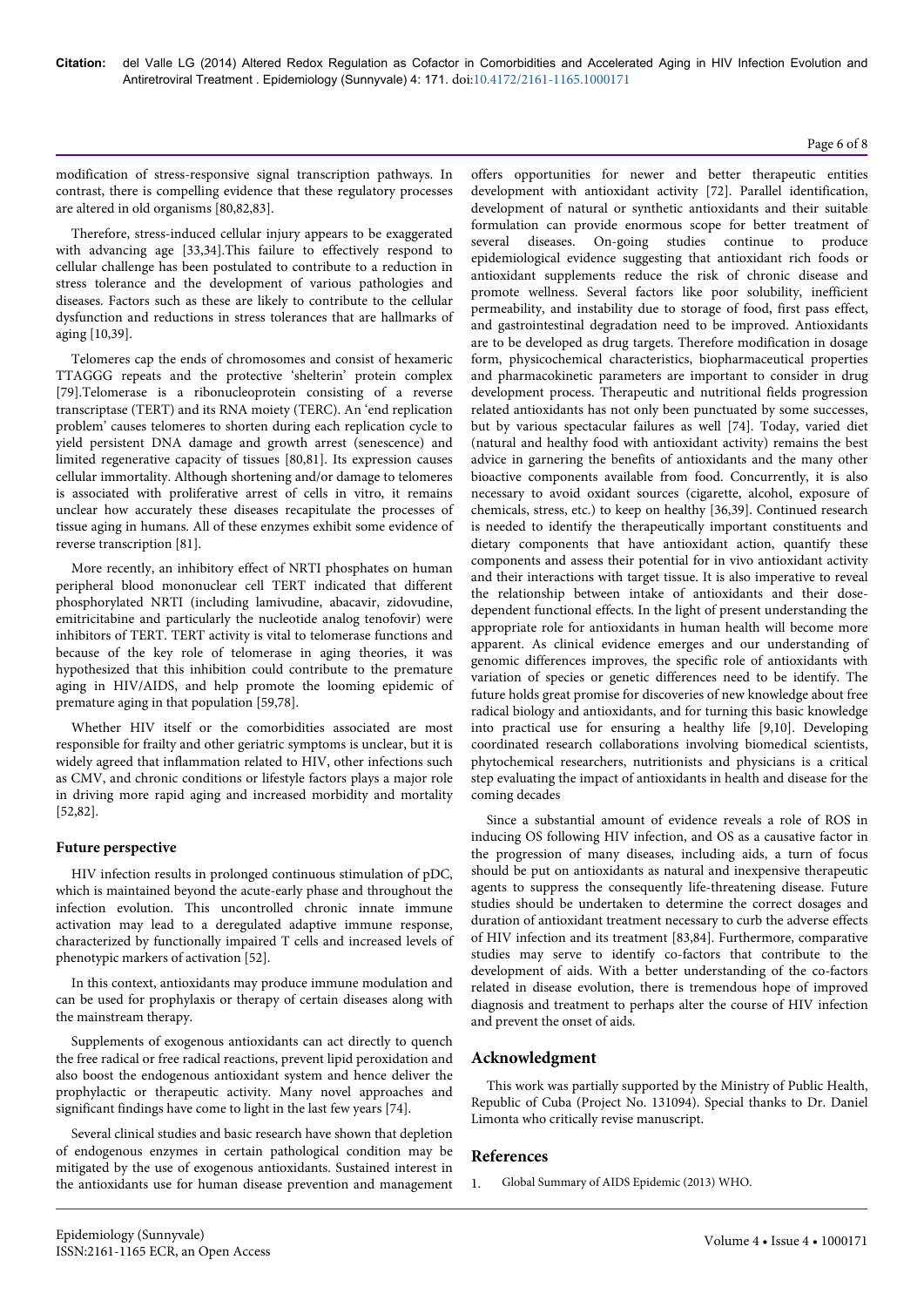2. [AIDS epidemic global update \(2013\) UNAIDS report.](http://www.unaids.org)

- 3. [Boasso A, Shearer GM \(2008\) Chronic innate immune activation as a](http://www.ncbi.nlm.nih.gov/pubmed/17916442) [cause of HIV-1 immunopathogenesis. Clin Immunol 126: 235-242.](http://www.ncbi.nlm.nih.gov/pubmed/17916442)
- 4. [Elbim C, Pillet S, Prevost MH, Preira A, Girard PM, et al. \(2001\) The role](http://www.ncbi.nlm.nih.gov/pubmed/11166656) [of phagocytes in HIV-related oxidative stress. J Clin Virol 20: 99-109.](http://www.ncbi.nlm.nih.gov/pubmed/11166656)
- 5. [Medzhitov R, Janeway CA Jr \(1998\) Innate immune recognition and](http://www.ncbi.nlm.nih.gov/pubmed/9799709) [control of adaptive immune responses. Semin Immunol 10: 351-353.](http://www.ncbi.nlm.nih.gov/pubmed/9799709)
- 6. [Tailor P, Tamura T, Ozato K \(2006\) IRF family proteins and type I](http://www.ncbi.nlm.nih.gov/pubmed/16474425) [interferon induction in dendritic cells. Cell Res 16: 134-140.](http://www.ncbi.nlm.nih.gov/pubmed/16474425)
- 7. [Block G, Dietrich M, Norkus EP, Morrow JD, Hudes M, et al. \(2002\)](http://www.ncbi.nlm.nih.gov/pubmed/12142263) [Factors associated with oxidative stress in human populations. Am J](http://www.ncbi.nlm.nih.gov/pubmed/12142263) [Epidemiol 156: 274-285.](http://www.ncbi.nlm.nih.gov/pubmed/12142263)
- 8. Valko M, Leibfritz D, Moncol J, Cronin MT, Mazur M, et al. (2007) Free radicals and antioxidants in normal physiological functions and human disease. Int J Biochem Cell Biol 39: 44-84.
- 9. [Alfadda AA, Sallam RM \(2012\) Reactive oxygen species in health and](http://www.ncbi.nlm.nih.gov/pubmed/22927725) [disease. J Biomed Biotechnol 2012: 936486.](http://www.ncbi.nlm.nih.gov/pubmed/22927725)
- 10. [Birben E, Sahiner UM, Sackesen C, Erzurum S, Kalayci O \(2012\)](http://www.ncbi.nlm.nih.gov/pubmed/23268465) [Oxidative stress and antioxidant defense. World Allergy Organ J 5: 9-19.](http://www.ncbi.nlm.nih.gov/pubmed/23268465)
- 11. [Elbim C, Pillet S, Prevost MH, Preira A, Girard PM, et al. \(1999\) Redox](http://www.ncbi.nlm.nih.gov/pubmed/10233914) [and activation status of monocytes from human immunodeficiency](http://www.ncbi.nlm.nih.gov/pubmed/10233914) [virus-infected patients: relationship with viral load. J Virol 73: 4561-4566.](http://www.ncbi.nlm.nih.gov/pubmed/10233914)
- 12. [Buccigrossi V, Laudiero G, Nicastro E, Miele E, Esposito F, et al. \(2011\)](http://www.ncbi.nlm.nih.gov/pubmed/22216281) [The HIV-1 transactivator factor \(Tat\) induces enterocyte apoptosis](http://www.ncbi.nlm.nih.gov/pubmed/22216281) [through a redox-mediated mechanism. PLoS One 6: e29436.](http://www.ncbi.nlm.nih.gov/pubmed/22216281)
- 13. [Dobmeyer TS, Findhammer S, Dobmeyer JM, Klein SA, Raffel B, et al.](http://www.ncbi.nlm.nih.gov/pubmed/9119245) [\(1997\) Ex vivo induction of apoptosis in lymphocytes is mediated by](http://www.ncbi.nlm.nih.gov/pubmed/9119245) [oxidative stress: role for lymphocyte loss in HIV infection. Free Radic](http://www.ncbi.nlm.nih.gov/pubmed/9119245) [Biol Med 22: 775-785.](http://www.ncbi.nlm.nih.gov/pubmed/9119245)
- 14. [Le Douce V, Herbein G, Rohr O, Schwartz C \(2010\) Molecular](http://www.ncbi.nlm.nih.gov/pubmed/20380694) [mechanisms of HIV-1 persistence in the monocyte-macrophage lineage.](http://www.ncbi.nlm.nih.gov/pubmed/20380694) [Retrovirology 7: 32.](http://www.ncbi.nlm.nih.gov/pubmed/20380694)
- 15. [Favier A, Sappey C, Leclerc P, Faure P, Micoud M \(1994\) Antioxidant](http://www.ncbi.nlm.nih.gov/pubmed/8194133) [status and lipid peroxidation in patients infected with HIV. Chem Biol](http://www.ncbi.nlm.nih.gov/pubmed/8194133) [Interact 91: 165-180.](http://www.ncbi.nlm.nih.gov/pubmed/8194133)
- 16. [Allard JP, Aghdassi E, Chau J, Salit I, Walmsley S \(1998\) Oxidative stress](http://www.ncbi.nlm.nih.gov/pubmed/9440389) [and plasma antioxidant micronutrients in humans with HIV infection.](http://www.ncbi.nlm.nih.gov/pubmed/9440389) [Am J Clin Nutr 67: 143-147.](http://www.ncbi.nlm.nih.gov/pubmed/9440389)
- 17. [Coaccioli S, Crapa G, Fantera M, Del Giorno R, Lavagna A, et al. \(2010\)](http://www.ncbi.nlm.nih.gov/pubmed/20393680) [Oxidant/antioxidant status in patients with chronic HIV infection. Clin](http://www.ncbi.nlm.nih.gov/pubmed/20393680) [Ter 161: 55-58.](http://www.ncbi.nlm.nih.gov/pubmed/20393680)
- 18. [Lagathu C, Eustace B, Prot M, Frantz D, Gu Y, et al. \(2007\) Some HIV](http://www.ncbi.nlm.nih.gov/pubmed/17668557) [antiretrovirals increase oxidative stress and alter chemokine, cytokine or](http://www.ncbi.nlm.nih.gov/pubmed/17668557) [adiponectin production in human adipocytes and macrophages. Antivir](http://www.ncbi.nlm.nih.gov/pubmed/17668557) [Ther 12: 489-500.](http://www.ncbi.nlm.nih.gov/pubmed/17668557)
- 19. [Mandas A, Iorio EL, Congiu MG, Balestrieri C, Mereu A, et al. \(2009\)](http://www.ncbi.nlm.nih.gov/pubmed/19884983) [Oxidative imbalance in HIV-1 infected patients treated with](http://www.ncbi.nlm.nih.gov/pubmed/19884983) [antiretroviral therapy. J Biomed Biotechnol 2009: 749575.](http://www.ncbi.nlm.nih.gov/pubmed/19884983)
- 20. Gil L, González I, Díaz M, Bermúdez Y, Hernández D, et al. (2012) Evaluación de pacientes pediátricos VIH/sida. Rev OFIL 22: 172-183.
- 21. [Gil L, Martínez G, González I, Tarinas A, Alvarez A, et al. \(2003\)](http://www.ncbi.nlm.nih.gov/pubmed/12591017) [Contribution to characterization of oxidative stress in HIV/AIDS](http://www.ncbi.nlm.nih.gov/pubmed/12591017) [patients. Pharmacol Res 47: 217-224.](http://www.ncbi.nlm.nih.gov/pubmed/12591017)
- 22. [Capeau J \(2011\) Premature Aging and Premature Age-Related](http://www.ncbi.nlm.nih.gov/pubmed/21998279) [Comorbidities in HIV-Infected Patients: Facts and Hypotheses. Clin](http://www.ncbi.nlm.nih.gov/pubmed/21998279) [Infect Dis 53: 1127-1129.](http://www.ncbi.nlm.nih.gov/pubmed/21998279)
- 23. Caron M, Auclairt M, Vissian A, Vigouroux C, Capeau J (2008) Contribution of mitochondrial dysfunction and oxidative stress to cellular premature senescence induced by antiretroviral thymidine analogues. Antiviral therapy 13: 27-38.
- 24. [Devasagayam TP, Tilak JC, Boloor KK, Sane KS, Ghaskadbi SS, et al.](http://www.ncbi.nlm.nih.gov/pubmed/15909857) [\(2004\) Free radicals and antioxidants in human health: current status and](http://www.ncbi.nlm.nih.gov/pubmed/15909857) [future prospects. J Assoc Physicians India 52: 794-804.](http://www.ncbi.nlm.nih.gov/pubmed/15909857)
- 25. [Gostner JM, Becker K, Fuchs D, Sucher R \(2013\) Redox regulation of the](http://www.ncbi.nlm.nih.gov/pubmed/23601165) [immune response. Redox Rep 18: 88-94.](http://www.ncbi.nlm.nih.gov/pubmed/23601165)
- 26. [Larbi A, Kempf J, Pawelec G \(2007\) Oxidative stress modulation and T](http://www.ncbi.nlm.nih.gov/pubmed/17604927) [cell activation. Exp Gerontol 42: 852-858.](http://www.ncbi.nlm.nih.gov/pubmed/17604927)
- 27. Kohen R, Nyska A (2002). Oxidation of biological systems: oxidative stress phenomena, antioxidants, redox reactions, and methods for their quantification. Toxicol Pathol 30: 620-650.
- 28. [Hensley K, Robinson KA, Gabbita SP, Salsman S, Floyd RA \(2000\)](http://www.ncbi.nlm.nih.gov/pubmed/10927169) [Reactive oxygen species, cell signaling, and cell injury. Free Radic Biol](http://www.ncbi.nlm.nih.gov/pubmed/10927169) [Med 28: 1456-1462.](http://www.ncbi.nlm.nih.gov/pubmed/10927169)
- 29. [Wang S, Leonard SS, Ye J, Gao N, Wang L, et al. \(2004\) Role of reactive](http://www.ncbi.nlm.nih.gov/pubmed/14971653) [oxygen species and Cr\(VI\) in Ras-mediated signal transduction. Mol Cell](http://www.ncbi.nlm.nih.gov/pubmed/14971653) [Biochem 255: 119-127.](http://www.ncbi.nlm.nih.gov/pubmed/14971653)
- 30. [Ma Q \(2010\) Transcriptional responses to oxidative stress: pathological](http://www.ncbi.nlm.nih.gov/pubmed/19945483) [and toxicological implications. Pharmacol Ther 125: 376-393.](http://www.ncbi.nlm.nih.gov/pubmed/19945483)
- 31. [Roberts RA, Smith RA, Safe S, Szabo C, Tjalkens RB, et al. \(2010\)](http://www.ncbi.nlm.nih.gov/pubmed/20643181) [Toxicological and pathophysiological roles of reactive oxygen and](http://www.ncbi.nlm.nih.gov/pubmed/20643181) [nitrogen species. Toxicology 276: 85-94.](http://www.ncbi.nlm.nih.gov/pubmed/20643181)
- 32. [Sen CK \(2000\) Cellular thiols and redox-regulated signal transduction.](http://www.ncbi.nlm.nih.gov/pubmed/10842745) [Curr Top Cell Regul 36: 1-30.](http://www.ncbi.nlm.nih.gov/pubmed/10842745)
- 33. Kregel K, Zhang HJ (2007). An integrated view of oxidative stress in aging: basic mechanisms, functional effects, and pathological considerations. Am J Physiol Regul Integr Comp Physiol 292: 18-36.
- 34. [Jacob KD, Noren Hooten N, Trzeciak AR, Evans MK \(2013\) Markers of](http://www.ncbi.nlm.nih.gov/pubmed/23428415) [oxidant stress that are clinically relevant in aging and age-related disease.](http://www.ncbi.nlm.nih.gov/pubmed/23428415) [Mech Ageing Dev 134: 139-157.](http://www.ncbi.nlm.nih.gov/pubmed/23428415)
- 35. [Guaraldi G, Orlando G, Zona S, Menozzi M, Carli F, et al. \(2011\)](http://www.ncbi.nlm.nih.gov/pubmed/21998278) [Premature age-related comorbidities among HIV-infected persons](http://www.ncbi.nlm.nih.gov/pubmed/21998278) [compared with the general population. Clin Infect Dis 53: 1120-1126.](http://www.ncbi.nlm.nih.gov/pubmed/21998278)
- 36. [Bokov A, Chaudhuri A, Richardson A \(2004\) The role of oxidative](http://www.ncbi.nlm.nih.gov/pubmed/15541775) [damage and stress in aging. Mech Ageing Dev 125: 811-826.](http://www.ncbi.nlm.nih.gov/pubmed/15541775)
- 37. [Chung HY, Sung B, Jung KJ, Zou Y, Yu BP \(2006\) The molecular](http://www.ncbi.nlm.nih.gov/pubmed/16677101) [inflammatory process in aging. Antioxid Redox Signal 8: 572-581.](http://www.ncbi.nlm.nih.gov/pubmed/16677101)
- 38. [Petersen KF, Befroy D, Dufour S, Dziura J, Ariyan C, et al. \(2003\)](http://www.ncbi.nlm.nih.gov/pubmed/12750520) [Mitochondrial dysfunction in the elderly: possible role in insulin](http://www.ncbi.nlm.nih.gov/pubmed/12750520) [resistance. Science 300: 1140-1142.](http://www.ncbi.nlm.nih.gov/pubmed/12750520)
- 39. [Stadtman ER \(2004\) Role of oxidant species in aging. Curr Med Chem](http://www.ncbi.nlm.nih.gov/pubmed/15134509) [11: 1105-1112.](http://www.ncbi.nlm.nih.gov/pubmed/15134509)
- 40. [Weinert BT, Timiras PS \(2003\) Invited review: Theories of aging. J Appl](http://www.ncbi.nlm.nih.gov/pubmed/12970376) [Physiol \(1985\) 95: 1706-1716.](http://www.ncbi.nlm.nih.gov/pubmed/12970376)
- 41. [Willcox JK, Ash SL, Catignani GL \(2004\) Antioxidants and prevention of](http://www.ncbi.nlm.nih.gov/pubmed/15462130) [chronic disease. Crit Rev Food Sci Nutr 44: 275-295.](http://www.ncbi.nlm.nih.gov/pubmed/15462130)
- 42. [Herbig U, Ferreira M, Condel L, Carey D, Sedivy JM \(2006\) Cellular](http://www.ncbi.nlm.nih.gov/pubmed/16456035) [senescence in aging primates. Science 311: 1257.](http://www.ncbi.nlm.nih.gov/pubmed/16456035)
- 43. [Hagen TM \(2003\) Oxidative stress, redox imbalance, and the aging](http://www.ncbi.nlm.nih.gov/pubmed/14580304) [process. Antioxid Redox Signal 5: 503-506.](http://www.ncbi.nlm.nih.gov/pubmed/14580304)
- 44. [Stephensen CB, Marquis GS, Douglas SD, Wilson CM \(2005\) Immune](http://www.ncbi.nlm.nih.gov/pubmed/15671803) [activation and oxidative damage in HIV-positive and HIV-negative](http://www.ncbi.nlm.nih.gov/pubmed/15671803) [adolescents. J Acquir Immune Defic Syndr 38: 180-190.](http://www.ncbi.nlm.nih.gov/pubmed/15671803)
- 45. [Miró O, López S, Martínez E, Pedrol E, Milinkovic A, et al. \(2004\)](http://www.ncbi.nlm.nih.gov/pubmed/15356787) [Mitochondrial effects of HIV infection on the peripheral blood](http://www.ncbi.nlm.nih.gov/pubmed/15356787) [mononuclear cells of HIV-infected patients who were never treated with](http://www.ncbi.nlm.nih.gov/pubmed/15356787) [antiretrovirals. Clin Infect Dis 39: 710-716.](http://www.ncbi.nlm.nih.gov/pubmed/15356787)
- 46. [Caron-Debarle M, Lagathu C, Boccara F, Vigouroux C, Capeau J \(2010\)](http://www.ncbi.nlm.nih.gov/pubmed/20400373) [HIV-associated lipodystrophy: from fat injury to premature aging.](http://www.ncbi.nlm.nih.gov/pubmed/20400373) [Trends Mol Med 16: 218-229.](http://www.ncbi.nlm.nih.gov/pubmed/20400373)
- 47. [Garrabou G, López S, Morén C, Martínez E, Fontdevila J, et al. \(2011\)](http://www.ncbi.nlm.nih.gov/pubmed/21150553) [Mitochondrial damage in adipose tissue of untreated HIV-infected](http://www.ncbi.nlm.nih.gov/pubmed/21150553) [patients. AIDS 25: 165-170.](http://www.ncbi.nlm.nih.gov/pubmed/21150553)
- 48. [Vassimon HS, Deminice R, Machado AA, Monteiro JP, Jordao AA](http://www.ncbi.nlm.nih.gov/pubmed/20353389) [\(2010\) The association of lipodystrophy and oxidative stress biomarkers](http://www.ncbi.nlm.nih.gov/pubmed/20353389) [in HIV-infected men. Commons below Curr HIV Res 8: 364-369.](http://www.ncbi.nlm.nih.gov/pubmed/20353389)
- 49. Hulgan T, Hughes M, Sun X, Smeaton LM, Terry E, et al. (2006) Oxidant stress and peripheral neuropathy during antiretroviral therapy: an AIDS clinical trials group study. J Acquir Immune Defic Syndr 42: 450-254.